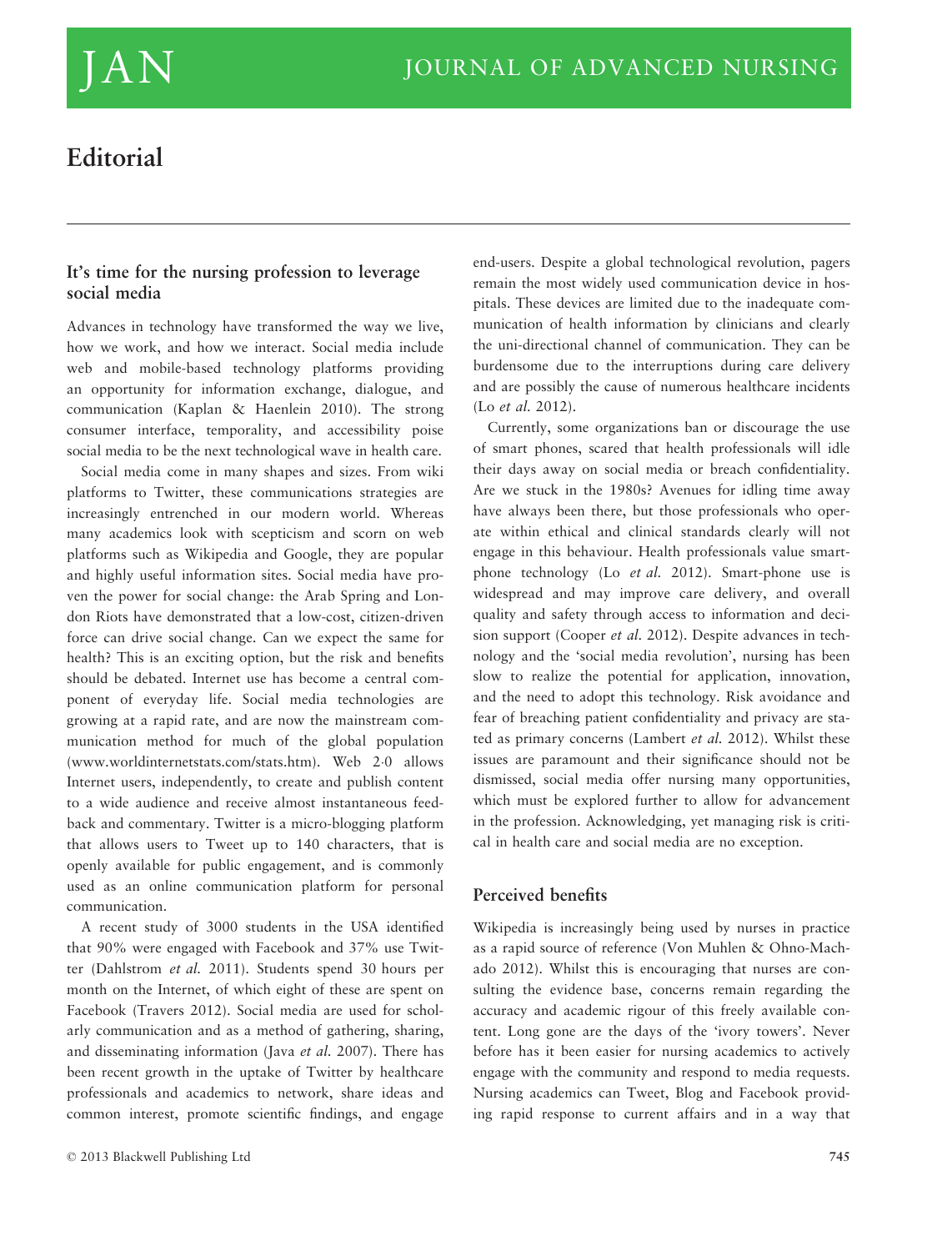provides meaningful engagement with the community and healthcare consumers. The Conversation (www.theconversation.edu.au) is a news-source website primarily funded through a group of Australian Universities that enables academics to write articles on current affairs and disseminate their research works to a wider audience. They work with editors to translate their findings into plain English language. Whilst this publication is not peer reviewed prior to posting, this website allows for open access and encourages discussion and debate through comments from the public. One could say that this is the ultimate form of peer review – open, accessible, and accountable. The website uses Google Analytics to provide the academic with impact statistics. This is presented in the form of Facebook 'likes' and the number of tweets per article. Social media allow an open dialogue between healthcare consumers and providers, allowing for continuous feedback and engagement. Healthcare consumers can actively participate and be a part of decisions that affect them all through a tweet. An example of this is the National Stroke Foundation of Australia where recently, their CEO facilitated an open Twitter Chat, allowing for open public discussion, which is widely accessible.

#### Informed risks

Embracing new technology requires a careful appraisal of 'fit for purpose'. However, sadly, the information revolution is being obstructed by those who have not carefully engaged in discussion and debate, but rather applied a lens of scepticism, risk aversion, and obstruction. Sadly, many of these sit in high places. An example of this is the recent scepticism of the Australian Health Practitioner Regulatory Authority (AHPRA). Their preliminary consultation paper for a social media policy was countered by an unprecedented backlash in the medium it was trying to stifle (http://www.ahpra.gov.au/News/2012-09-07-media-release. aspx). One wonders if Alexander Bell met the same obstacles when he introduced the telephone, which linked individuals, communities, and countries, changing the way we live today.

## Barriers to adopting social media

There are several barriers to the application of social media in nursing practice, including workforce knowledge deficits or the fear of reprimand and retribution. A lack of understanding of the platforms leads senior management to consider it dangerous. Current healthcare policy limitations are imposed by knowledge-deficient, risk-averse health service executives. As the YouTube Clip on 'The Social Media Revolution' (Qualman 2012) suggests: 'We don't have a choice on whether we DO social media, the question is how well we DO it…' (http://www.youtube.com/watch? v=ZQzsQkMFgHE), highlighting the urgent need for research regarding the evidence-based application in nursing practice.

Despite the technological advances, Google remains blocked by server administrators on many desktop PCs that scatter the nurse's stations of hospital wards. Select web pages are unlocked for our more senior colleagues as they may require referring to some vital information on the web during the office hours of 9 AM to 5 PM. In contrast, the bedside nurse hurriedly flicks through their hardcopy drug handbook that is a few years out-of-date, attempting to provide the most up-to-date research-inspired, evidencebased, care. Internet access to search tools such as Google Scholar at the point of care could prove helpful in the uptake of evidence-based care.

Are nurses not to be trusted with the Internet? We are trusted with administering controlled drugs, the day-to-day management of hospitals, highly confidential patient data, but not to access the internet at the point of care delivery. Smart phone and the tablet devices come with a whole set of risks that we must alleviate including patient safety, infection transmission, data storage, wireless network security, and not to mention cost implications. Within the last few years, nurses have been reprimanded for making comments online about patient care and posting inappropriate photos of themselves. Traditionally, maintaining patient confidentiality and ethical practice have been considered a foundational component of the nursing curricula. There appears to be an urgent necessity for revision to include ethical use of social media in nursing practice. This is evidenced by the marked growth in reports of breaches.

## Future outlook

Social media's largest and most ubiquitous social network —Facebook—may not be around forever, but social media certainly are. The ever increasing and novel methods of intra-professional communication and information sharing will enable our profession to flourish and strengthen. For our profession to advance, we must harness new technology and learn to deal with the complexities they exhibit and not focus on the problems. Social media are not simply a one-way avenue for a stream of information, but a twoway engaging process that allows for feedback, criticism, and conversation. It has a utility in the future of research dissemination and a place in professional practice.